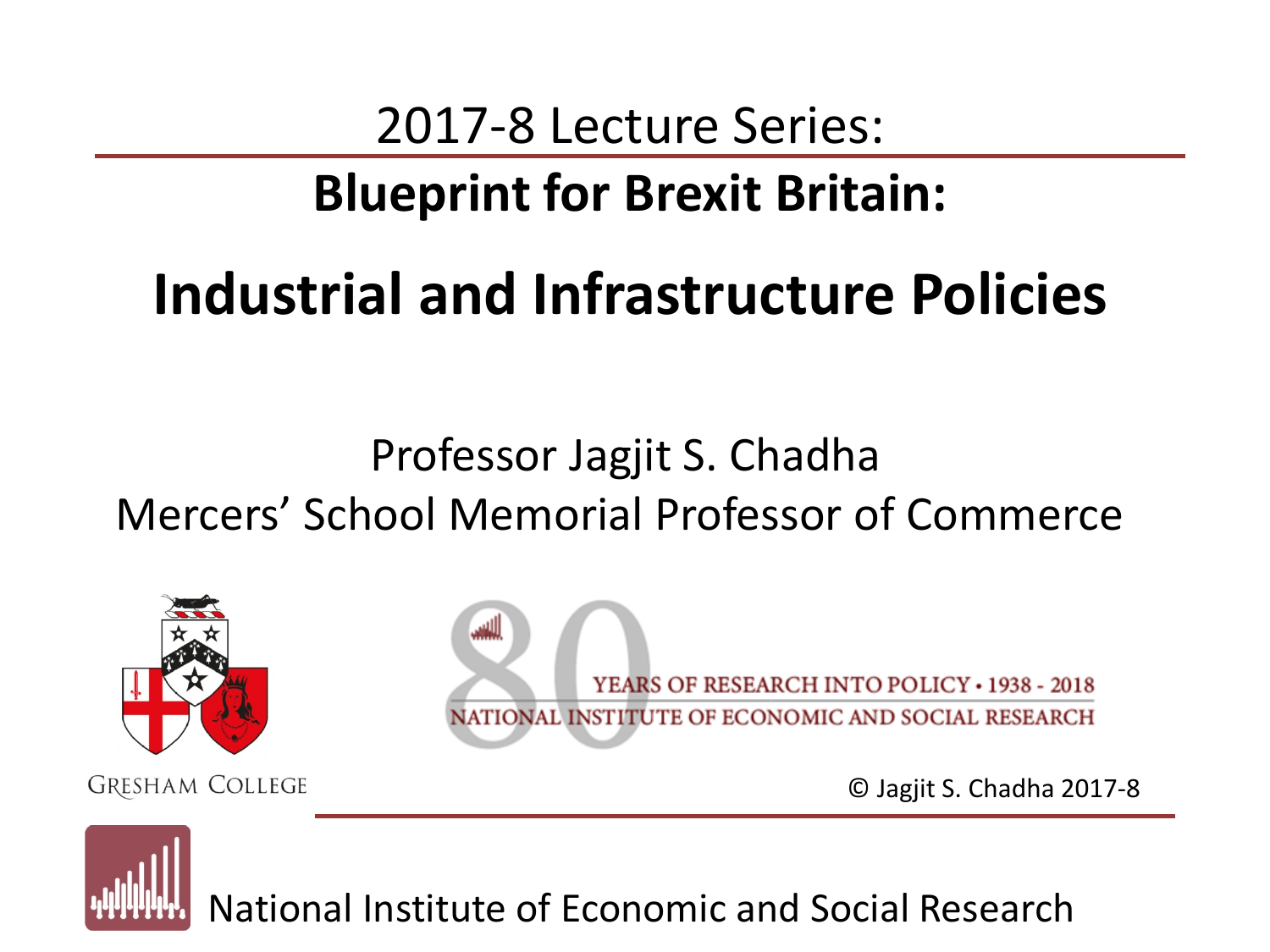# **The First Industrial Nation (Mathias, 1969)**

"Industrialisation in Britain, from at least the mid-eighteenth century onwards is taken…as the classical case of spontaneous growth, responsive primarily to market influences and under underlying social, institutional forms, not organised consciously by government design in the interests of promoting industrial growth."

"[it] was not the result of deliberate government policy sponsoring industrial progress. The state did very little…to promote industrial innovation as an act of policy, to stimulate productive investment, to mobilise capital for productive investment, whether directly by way of tax revenues or indirectly by guaranteeing the return on capital raised by the market or offsetting risks…it did not conduct enterprise…did no set out to attract foreign capital or skills…it was reluctant to accept responsibility for social investment…[or] with establishing…the usual infrastructure."

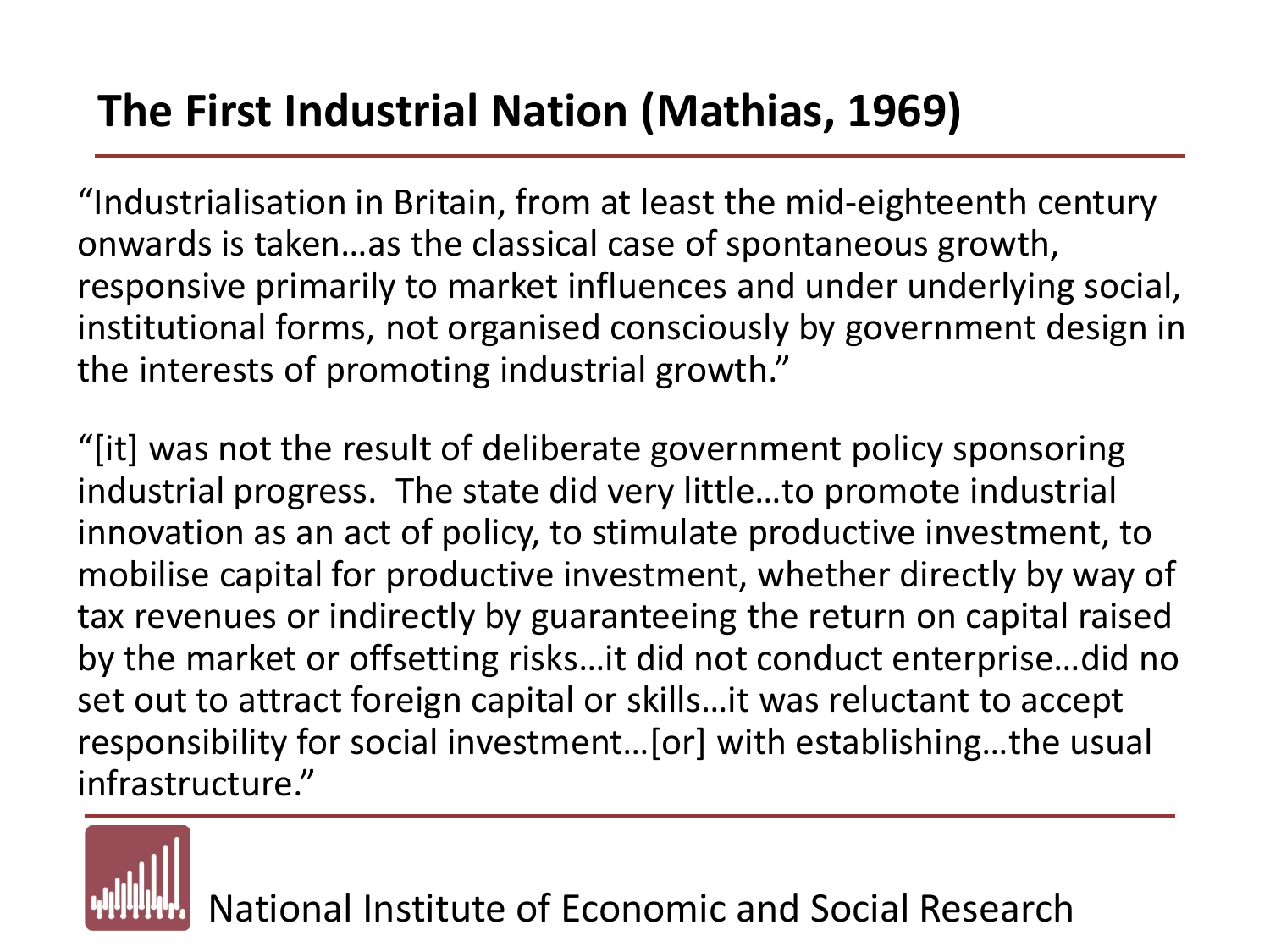# **The Economic Landscape of the UK**

*"The major fluctuations in the rate of growth of demand and output in the years after 1952 were thus chiefly due to government policy. This was not the intended effect; in each phase, it must be supposed, policy went further than intended, as in turn did the correction of those effects. As far as internal conditions are concerned then, budgetary and monetary policy failed to be stabilising, and must on the contrary be regarded as having been positively destabilising."*

J. C. R. Dow, *The Management of the British Economy 1945-1960*, (1964).

**To what extent has short-term demand management led to supply-side failures?**

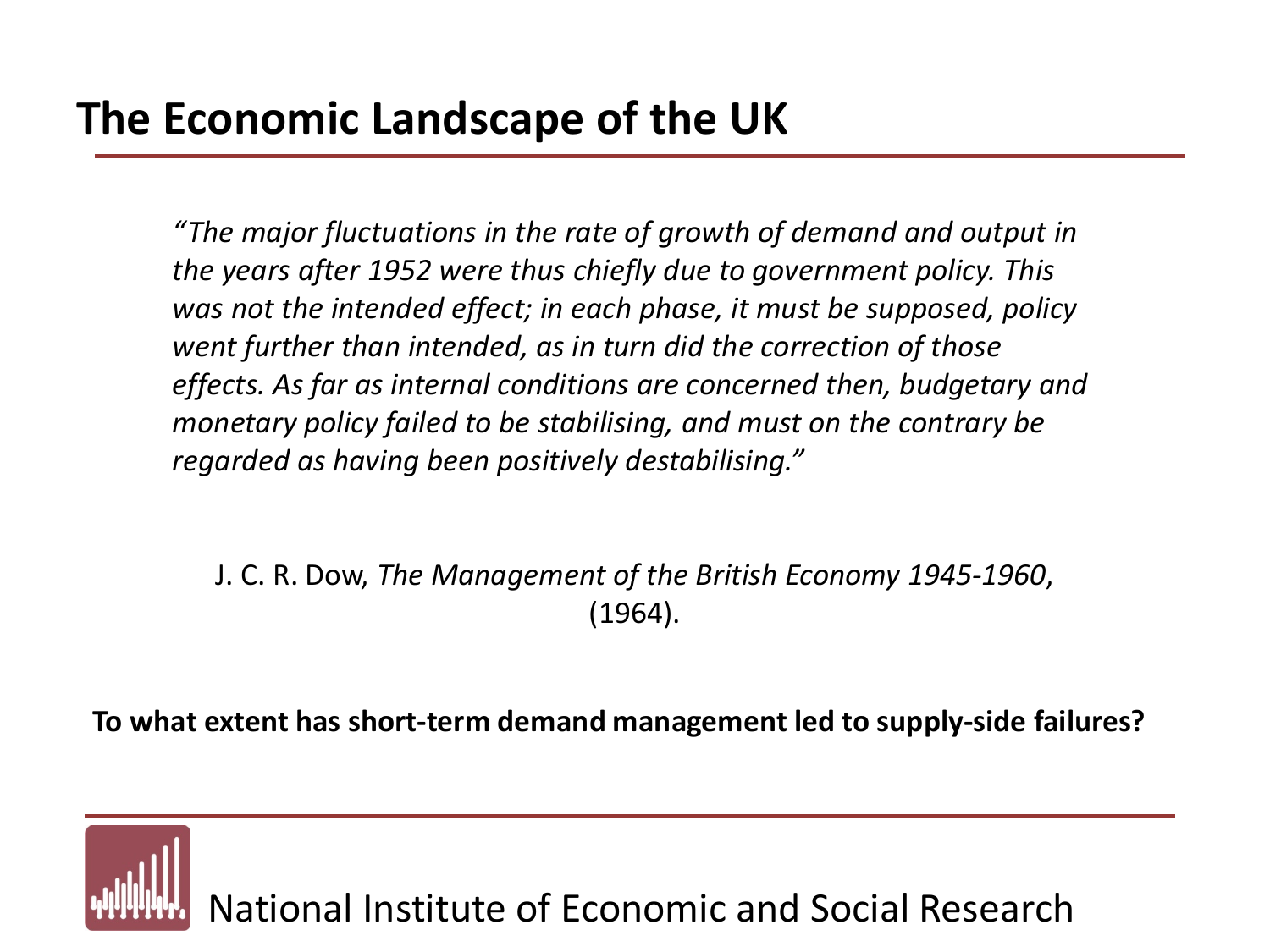## **National Institute Economic Review**



Chart 1. Gross value added per person employed, in GDP, 1955-74(a)

UK 1970=100; Semi-log scale



Godley and Shepherd, 1964 D. T. Jones, 1976

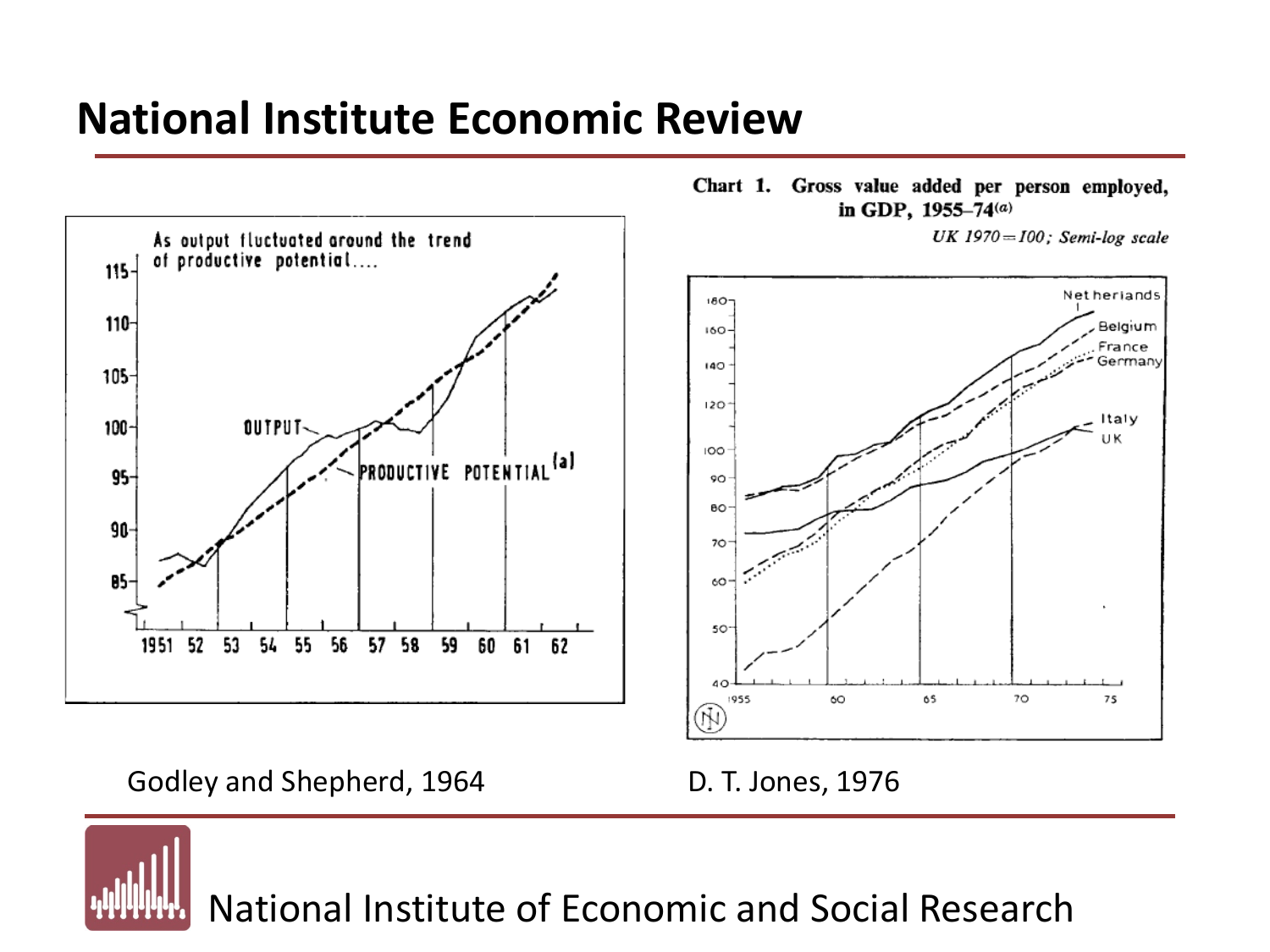## **GDP per hour worked** (USD constant prices 2010 PPP)

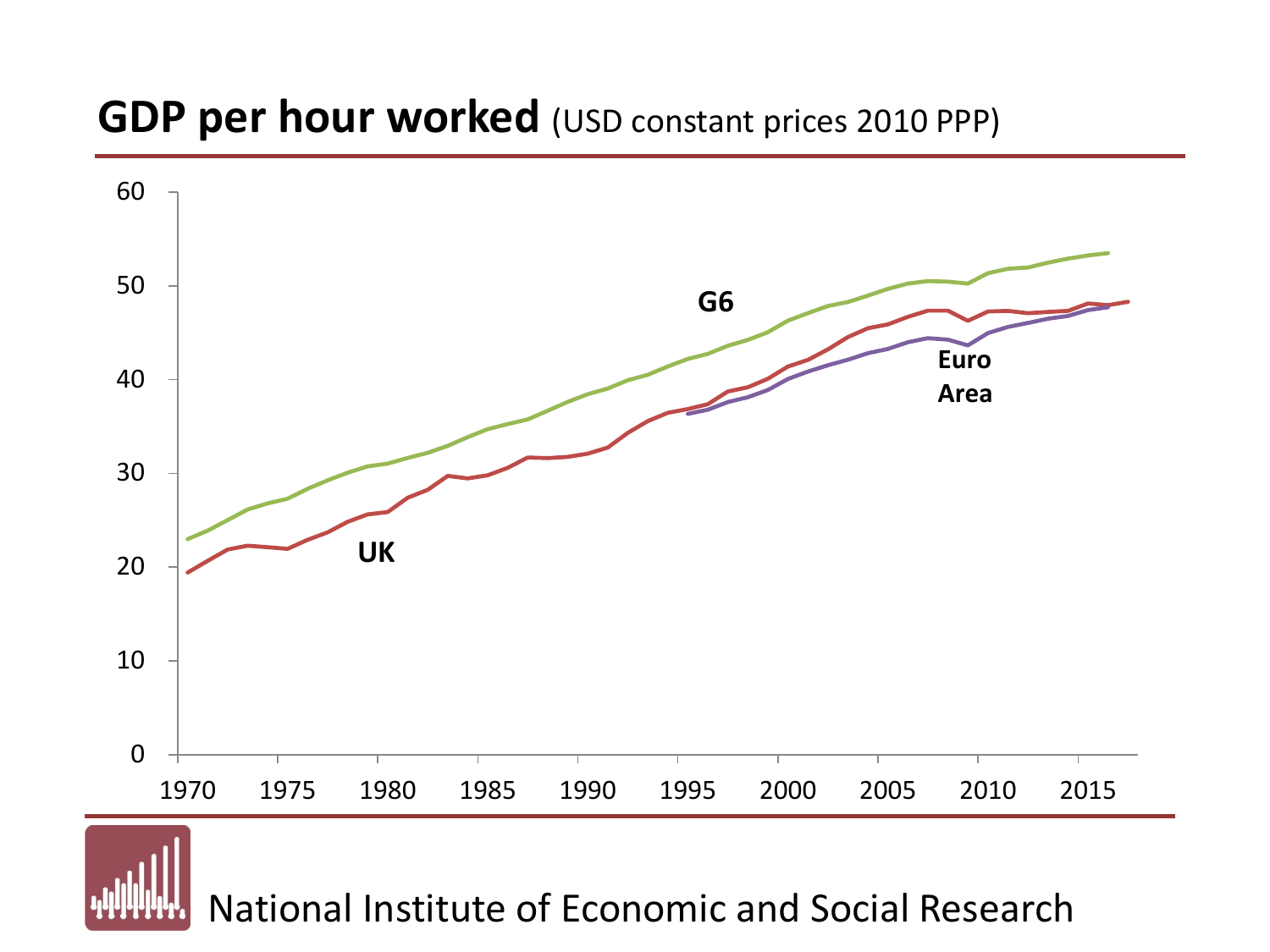#### **Investment to GDP in G7**



Figure 3: Gross fixed capital formation to GDP ratio

Source: Source: NiGEM database

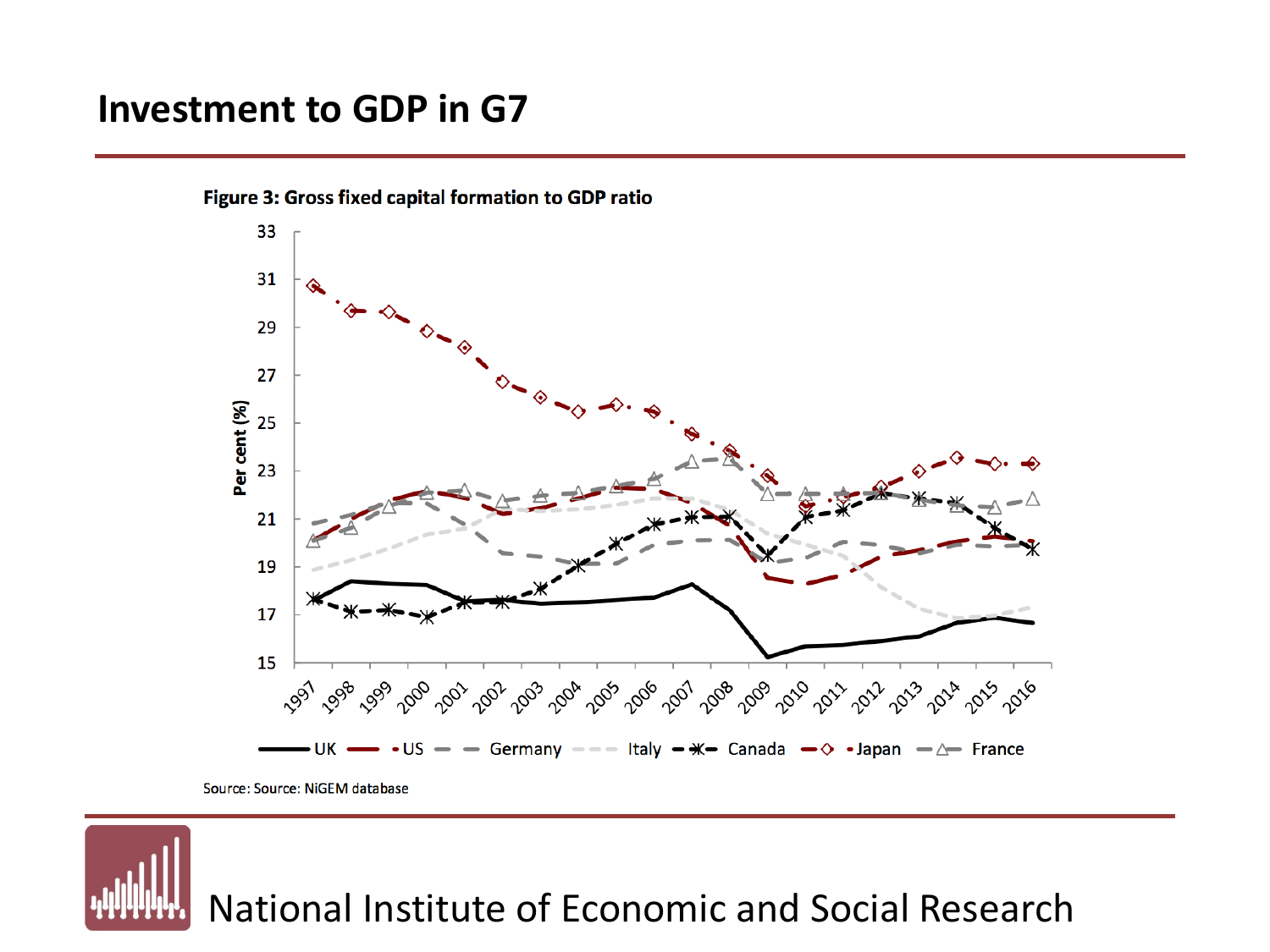## **Public investment (as % of GDP), 1990 - 2016**



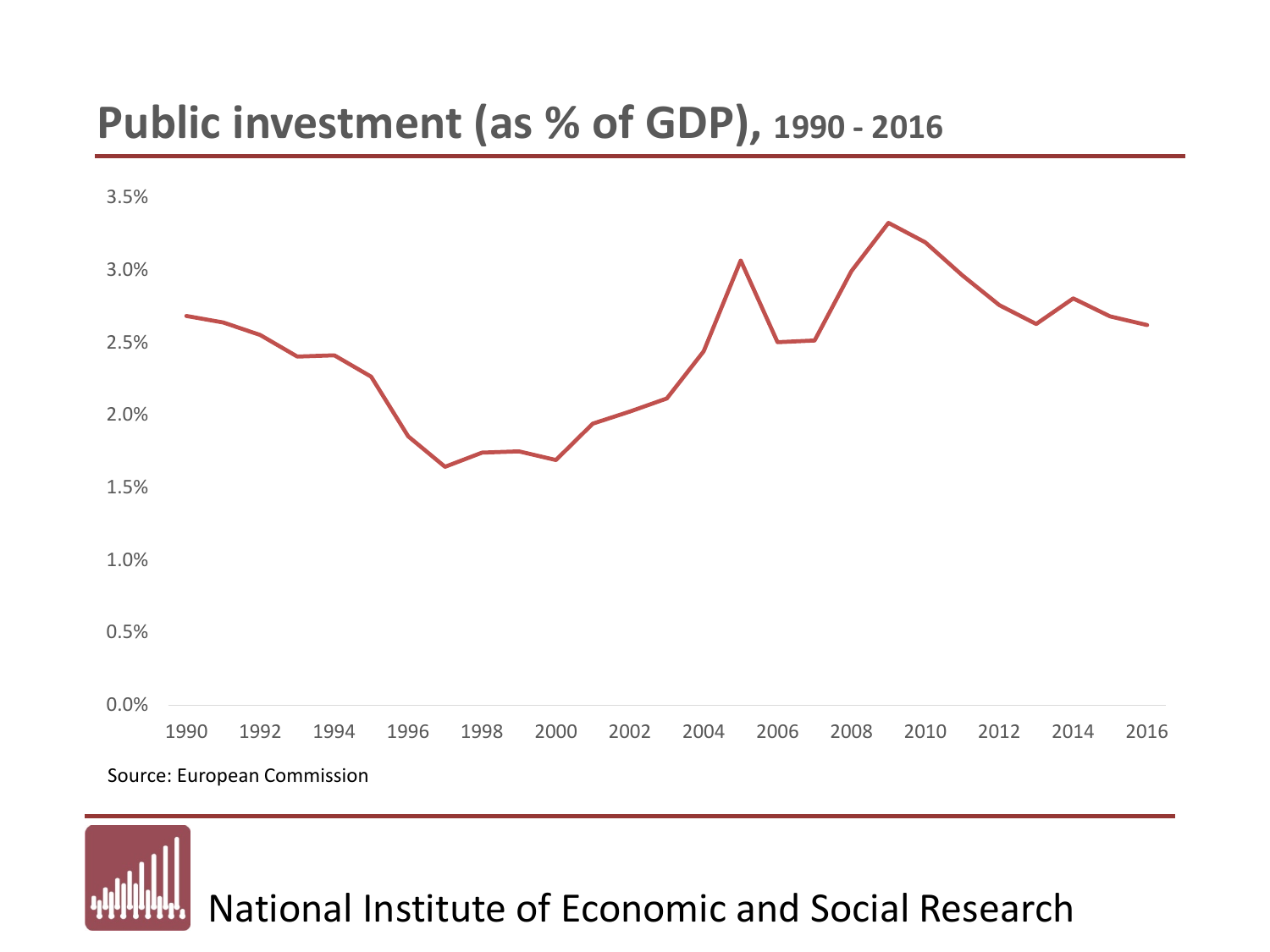## **R&D expenditure to GDP: UK and rest of G7, 1981-2014**



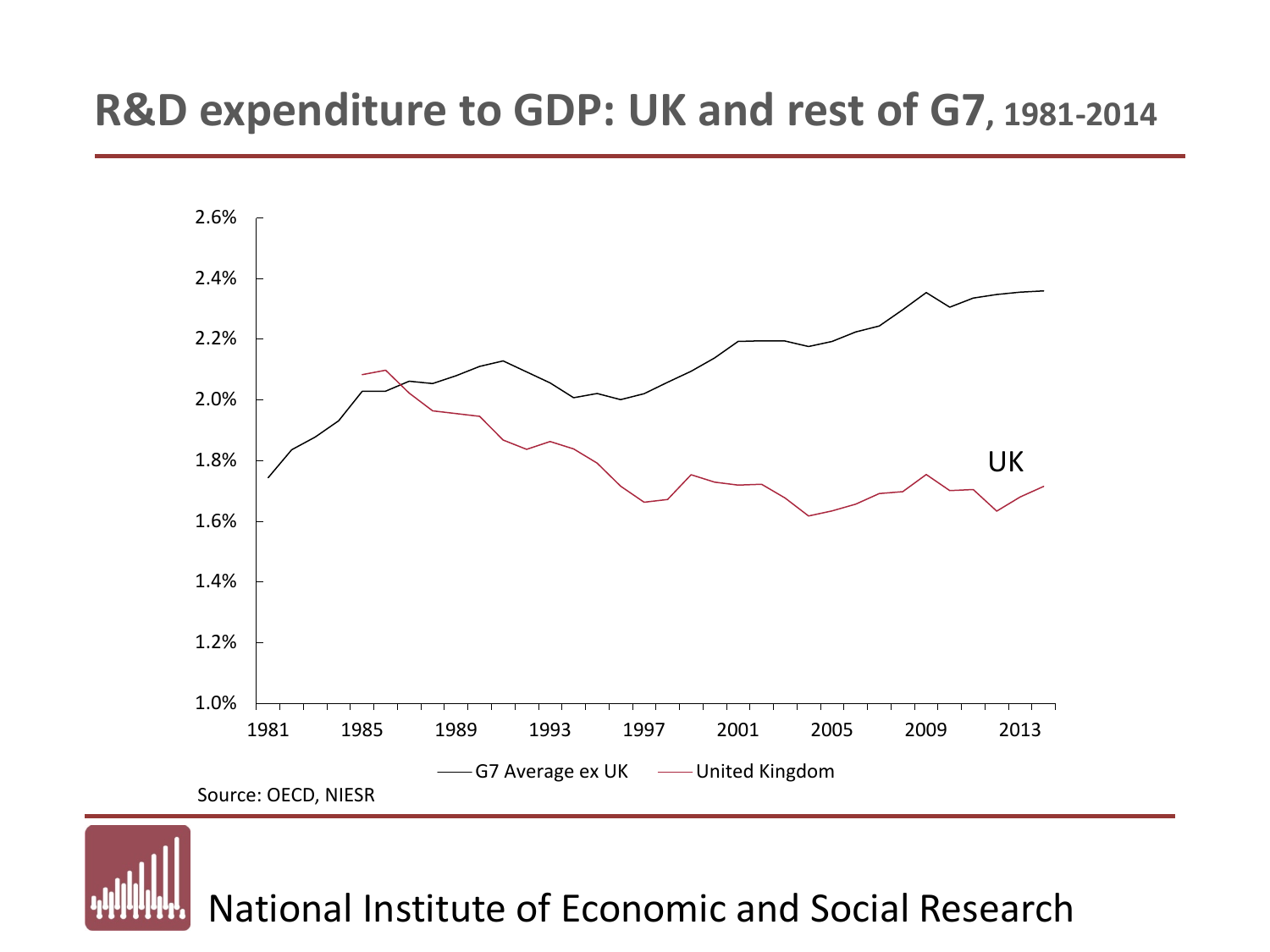# **Post-War Errors (Crafts, 2018)**

- Supply-side policies matter with appropriate incentives to invest and innovate
- Short run (stabilisation) policy pursued full employment with incomes policies (and trade-union cooperation)
- Contributory negligence in taxation, industrial relations, industrial policy, nationalisation, protectionism
- Adverse impact because of errors or interaction with institutional legacy

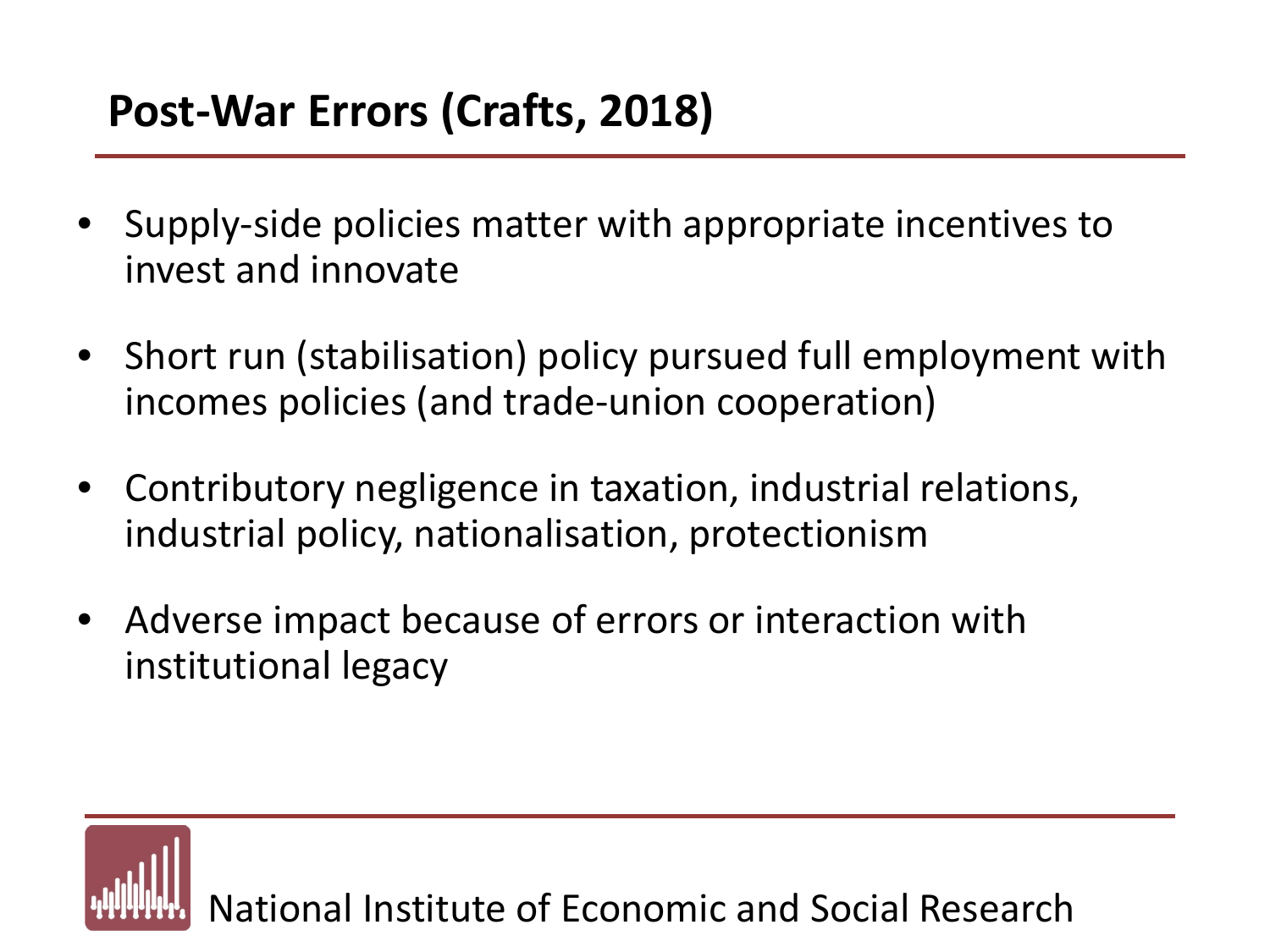# **Problems of Industrial Policy**

- Historically producers lobby better and more than consumers
- And producer lobbying likely to be skewed towards firms that have become 'losers' rather than those still 'winning'
- Subsidies slow down exit in declining industries and contribute to the zombie firm problem
- Political systems are slow to admit failure and move away from interventions that are failing

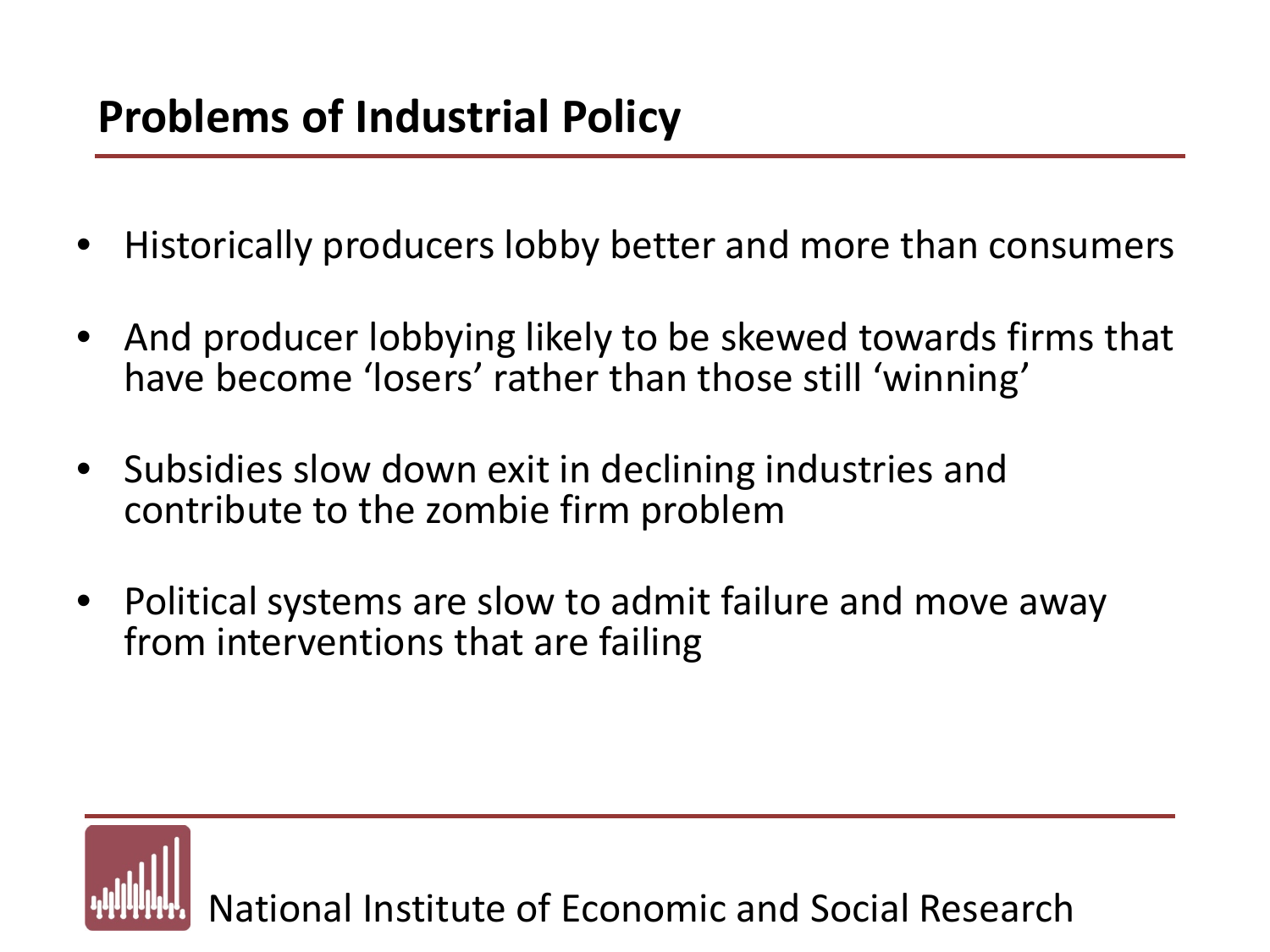## **That 1970s Thing**

- Bias towards providing subsidies to industries in decline, e.g., shipbuilding
- Tariff protection followed a similar pattern
- Subsidising hi–tech "national" champions tended to fail e.g. in civil aircraft, computers, nuclear power
- Subsidies for investment were probably a costly mistake with little or no impact on investment or the capital stock
- But saving Rolls-Royce was eventually a 'success'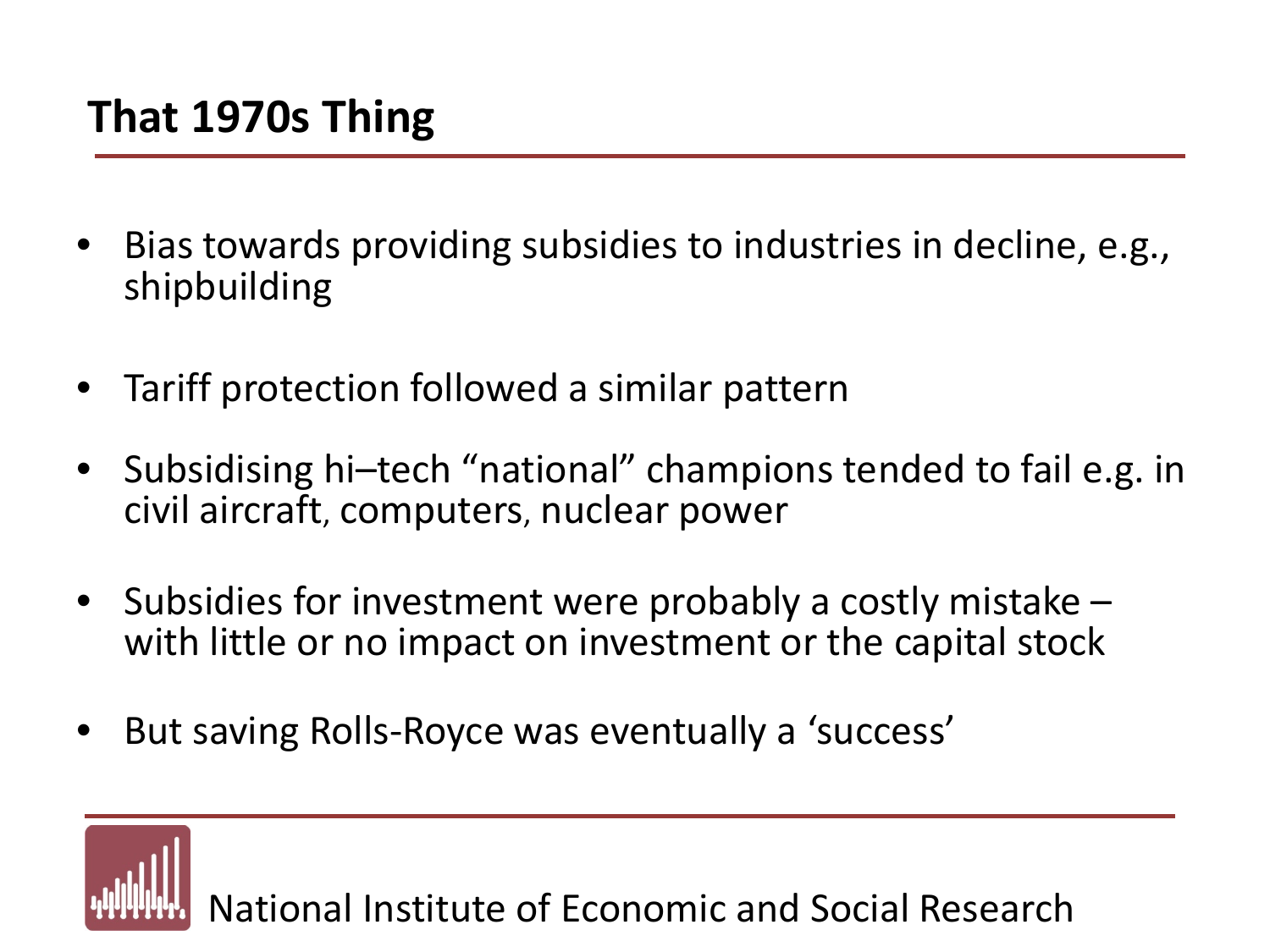#### **Mrs. T's Decade**

- From selective to horizontal industrial policies i.e those that help many industries
- Strengthening of competition with increased emphasis on outcomes for consumers
- A number of Industrial Relations reforms
- Extensive privatisation programmes
- Taxation restructured with more emphasis on indirect taxation and simplification of income tax
- Benefit/wage ratios were reduced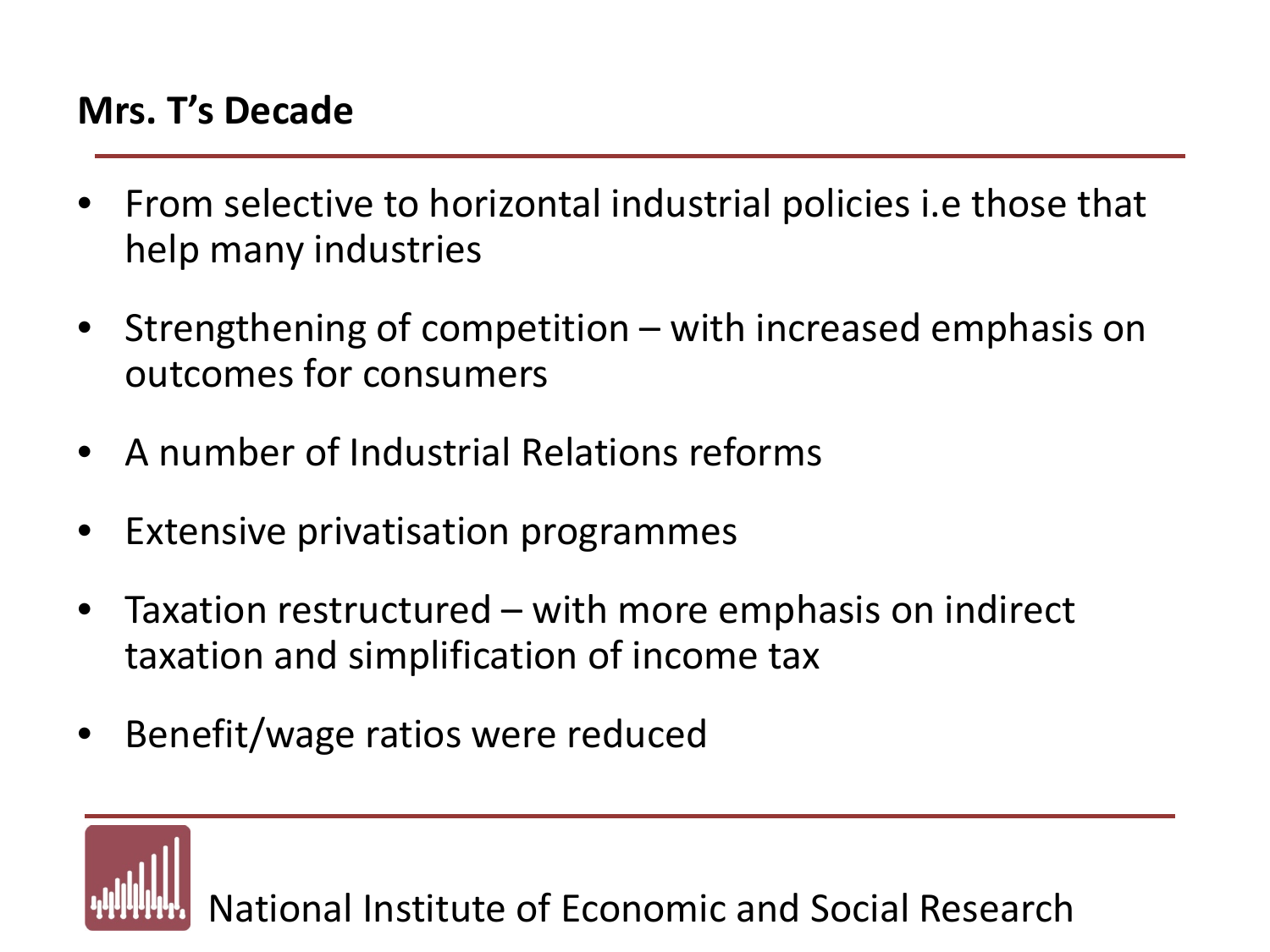- But tax reform was incomplete e.g. wealth, property and local taxes
- A fundamental under-spend on infrastructure
- Quality of state, further and university education not well addressed
- Still suffering from lack of reform in land-use planning
- Did not address financial market or industry 'short-termism'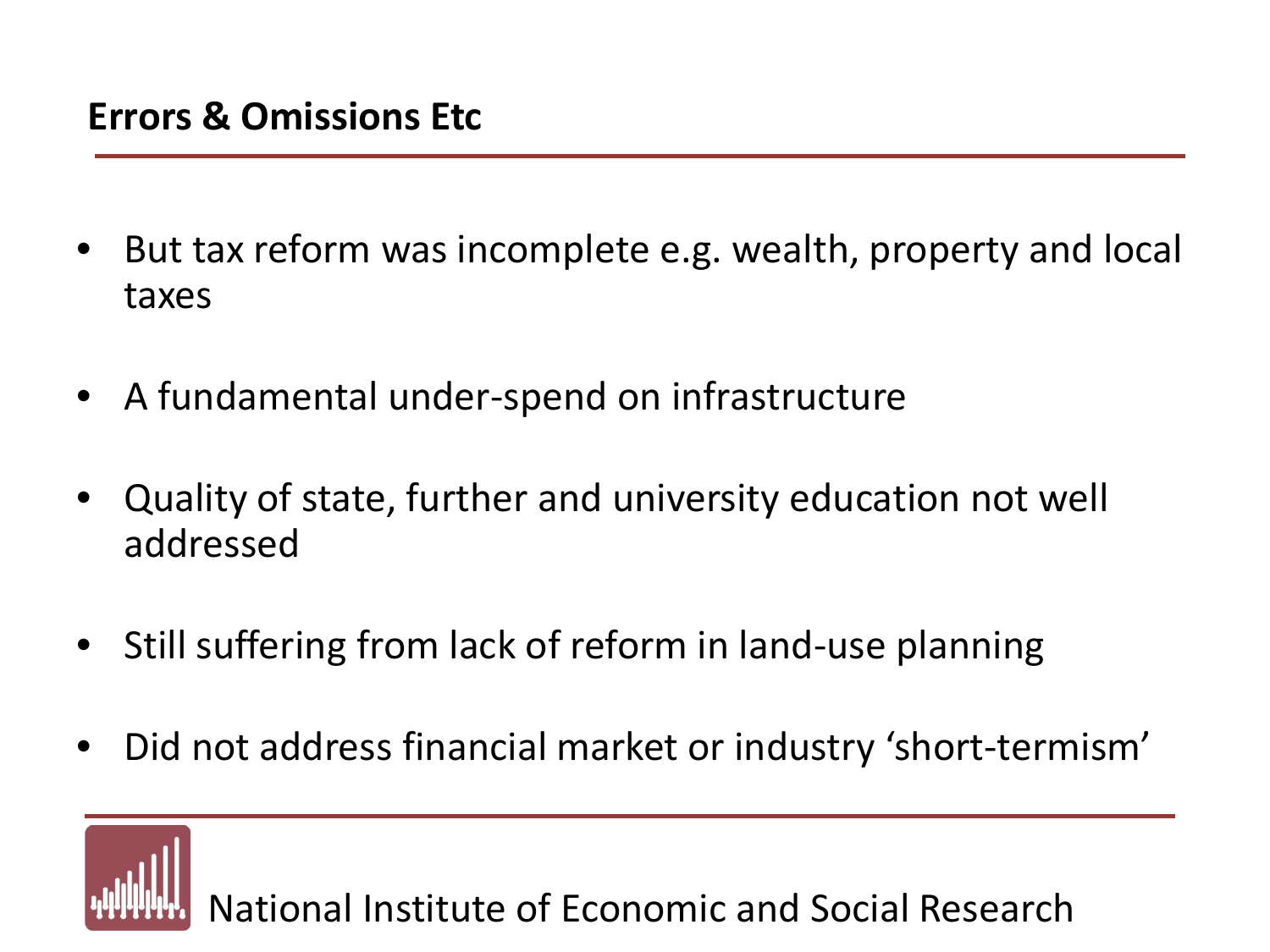- Reasonable performance.…in the Long Expansion: ICT revolution felt
- Supply-side policy in 'post-Thatcher mode' with flexible labour market at the fore
- Competition and regulation **good**, education and taxation need **reform**, innovation policy **disappointing**, infrastructure policy, land-use planning **poor**
- Large and under-regulated financial sector a key contributor to growth

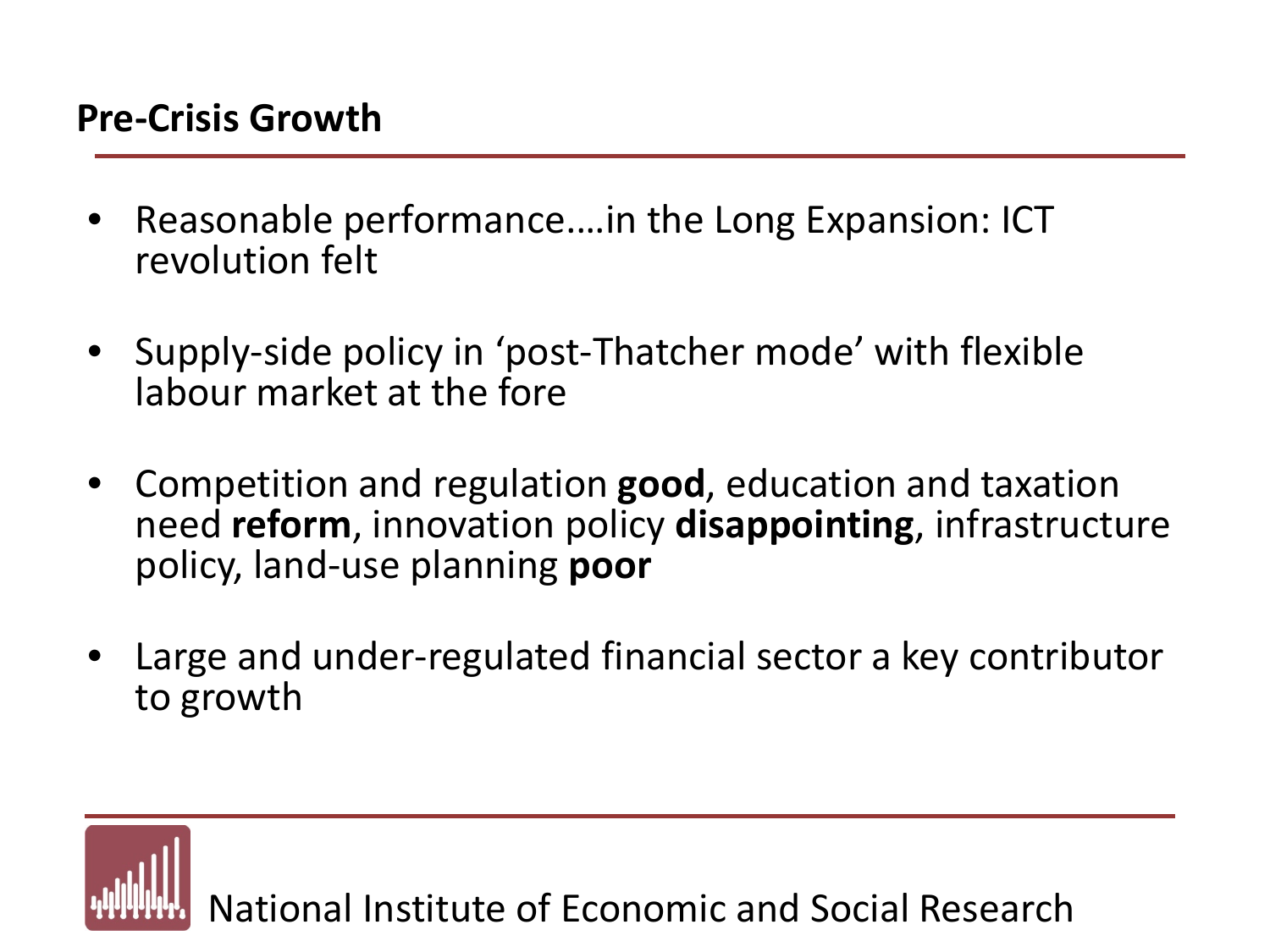

Source: ONS and NIESR, UK=100. ONS and NIESR, UK=100.

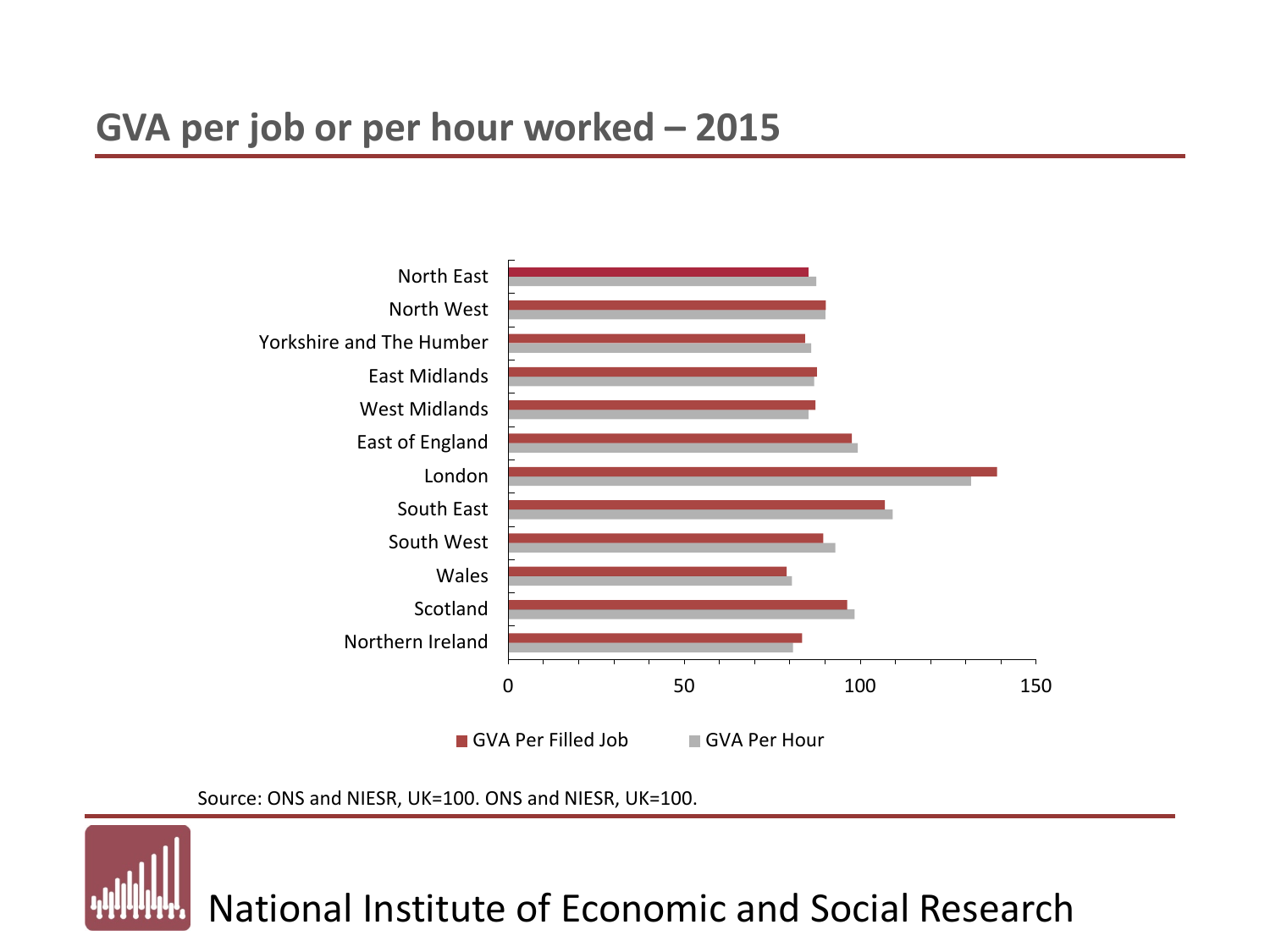### **Gross Value Added (Selected regions)**

| Region                                | <b>GVA</b><br>per<br>head<br>$[UK =$<br>100] | Region                           | <b>GVA</b><br>per<br>head | Region                                    | <b>GVA</b><br>per<br>head |
|---------------------------------------|----------------------------------------------|----------------------------------|---------------------------|-------------------------------------------|---------------------------|
| Edinburgh, City<br>of                 | 146                                          | Cambridgeshire CC                | 115                       | Peterborough                              | 109                       |
| Aberdeen City<br>and<br>Aberdeenshire | 145                                          | Hertfordshire                    | 115                       | Nottingham                                | 109                       |
| Belfast                               | 138                                          | Greater Manchester<br>South West | 110                       | Leeds                                     | 108                       |
| <b>Cheshire East</b>                  | 128                                          |                                  |                           | Derby                                     | 108                       |
| Glasgow City                          | 127                                          |                                  |                           | Warwickshire                              | 108                       |
| Manchester                            | 127                                          |                                  |                           | Shetland Islands                          | 107                       |
| Solihull                              | 125                                          |                                  |                           | <b>Cheshire West and Chester</b>          | 106                       |
| Warrington                            | 124                                          |                                  |                           | Bath, N Somerset and S<br>Gloucestershire | 106                       |
| Bristol, City of                      | 122                                          |                                  |                           | Mid Lancashire                            | 105                       |
| Swindon                               | 121                                          |                                  |                           | Gloucestershire                           | 102                       |

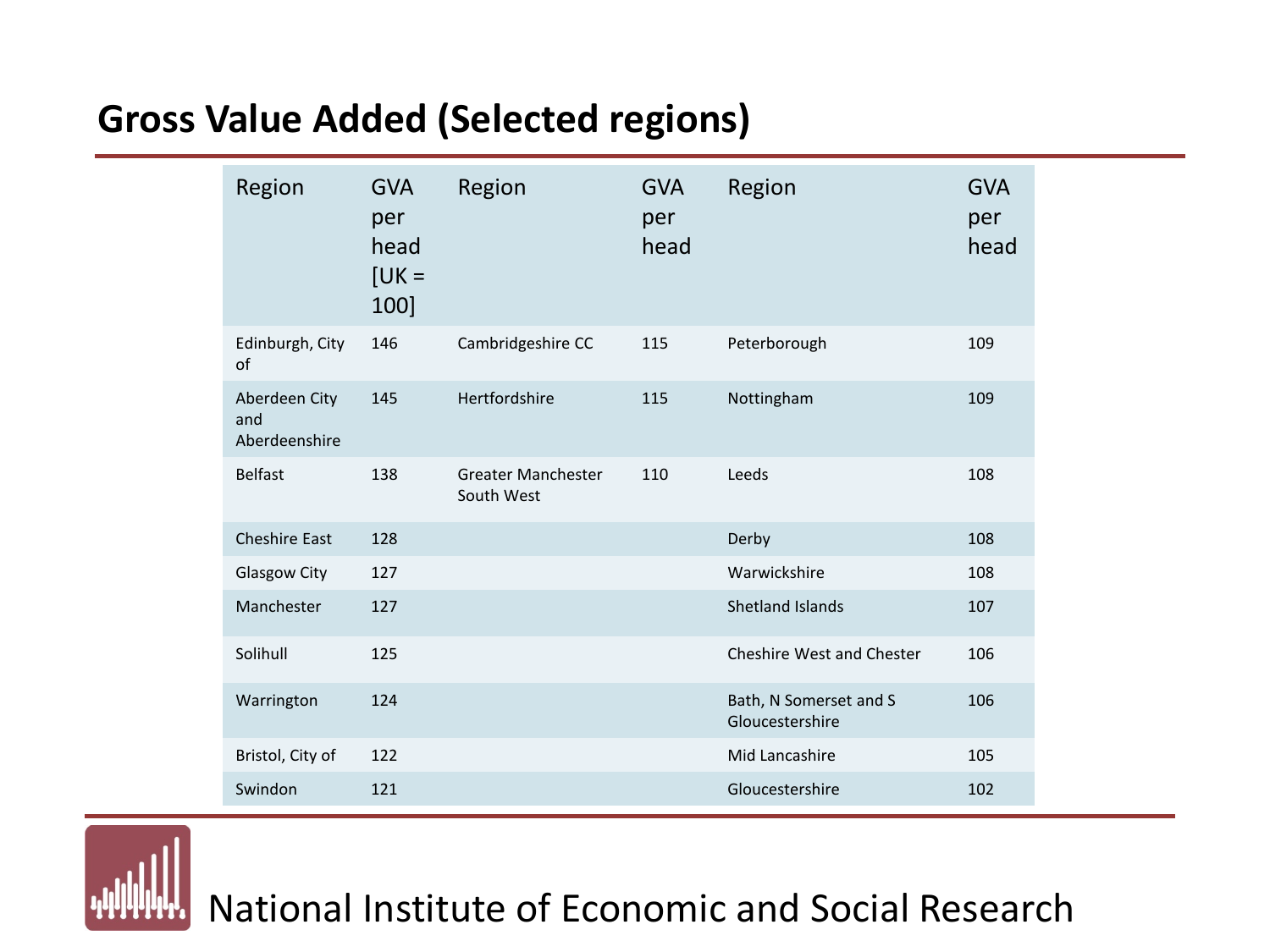#### **Growth in Net Capital per Employee**



Figure 4: Growth in net capital stock per employee, 1998 to 2015

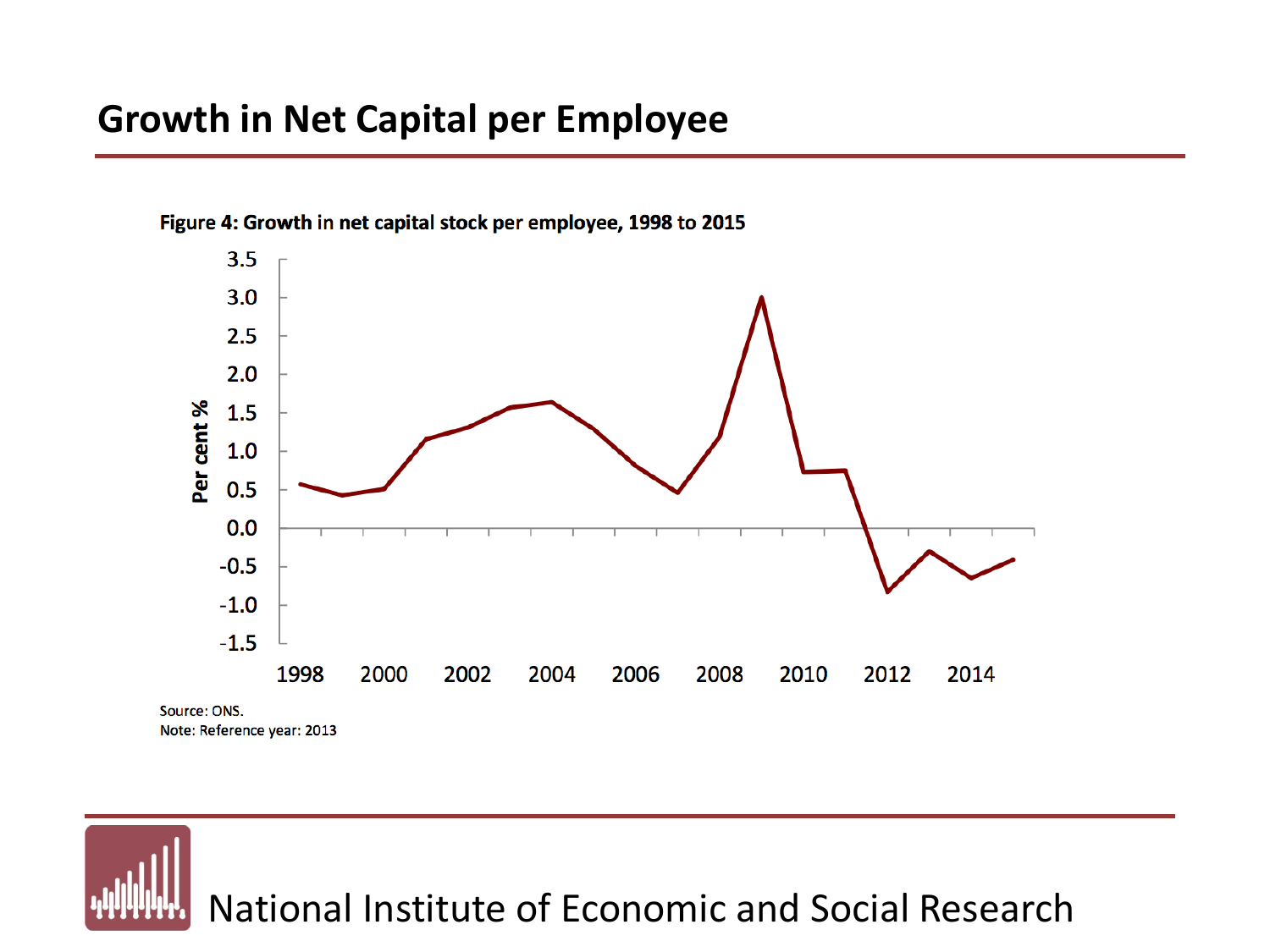### **Regions: English House Price Rises versus Relative Productivity**

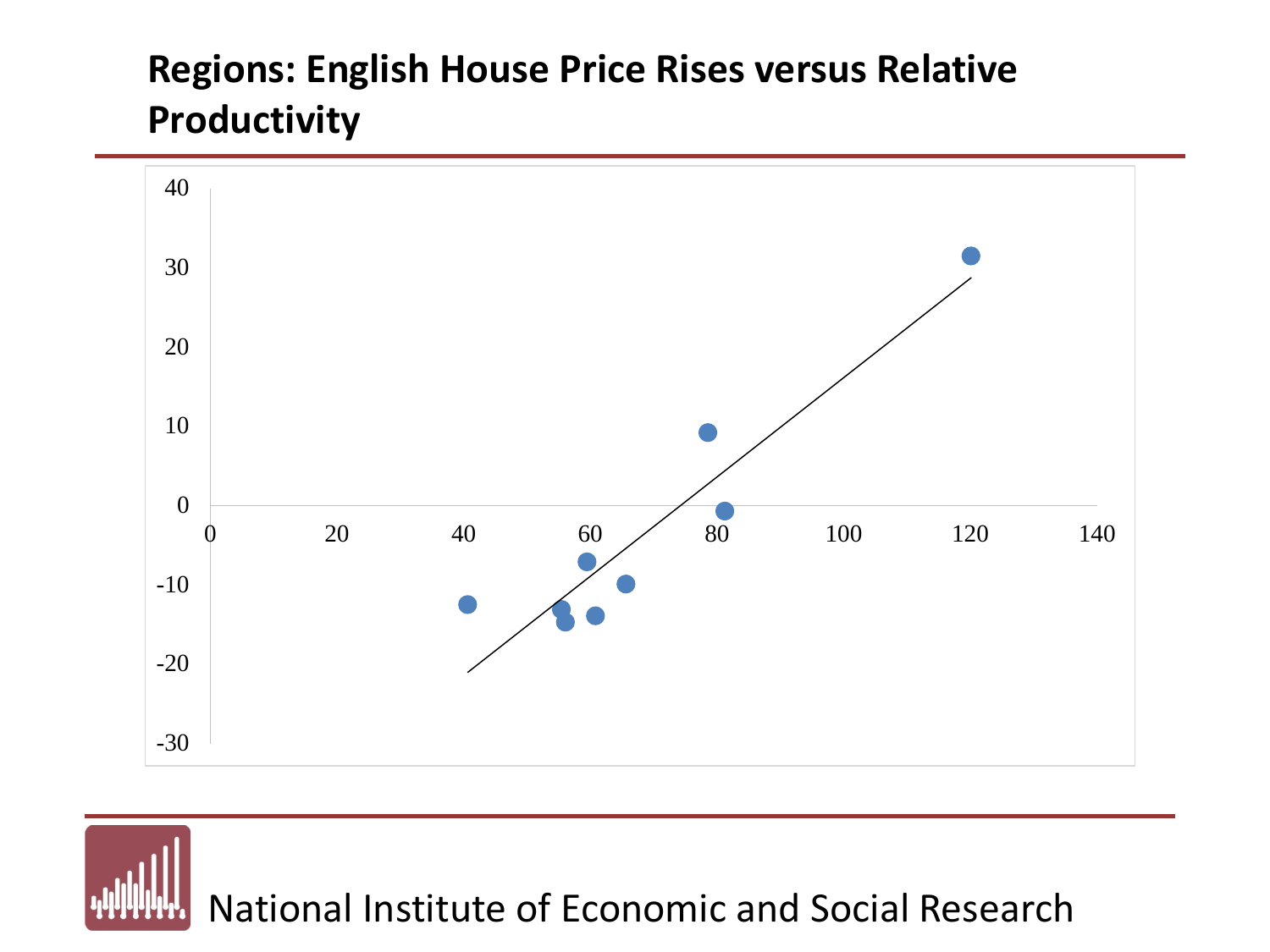### **Regions: English House Price Rises versus Housing Completions/Population**



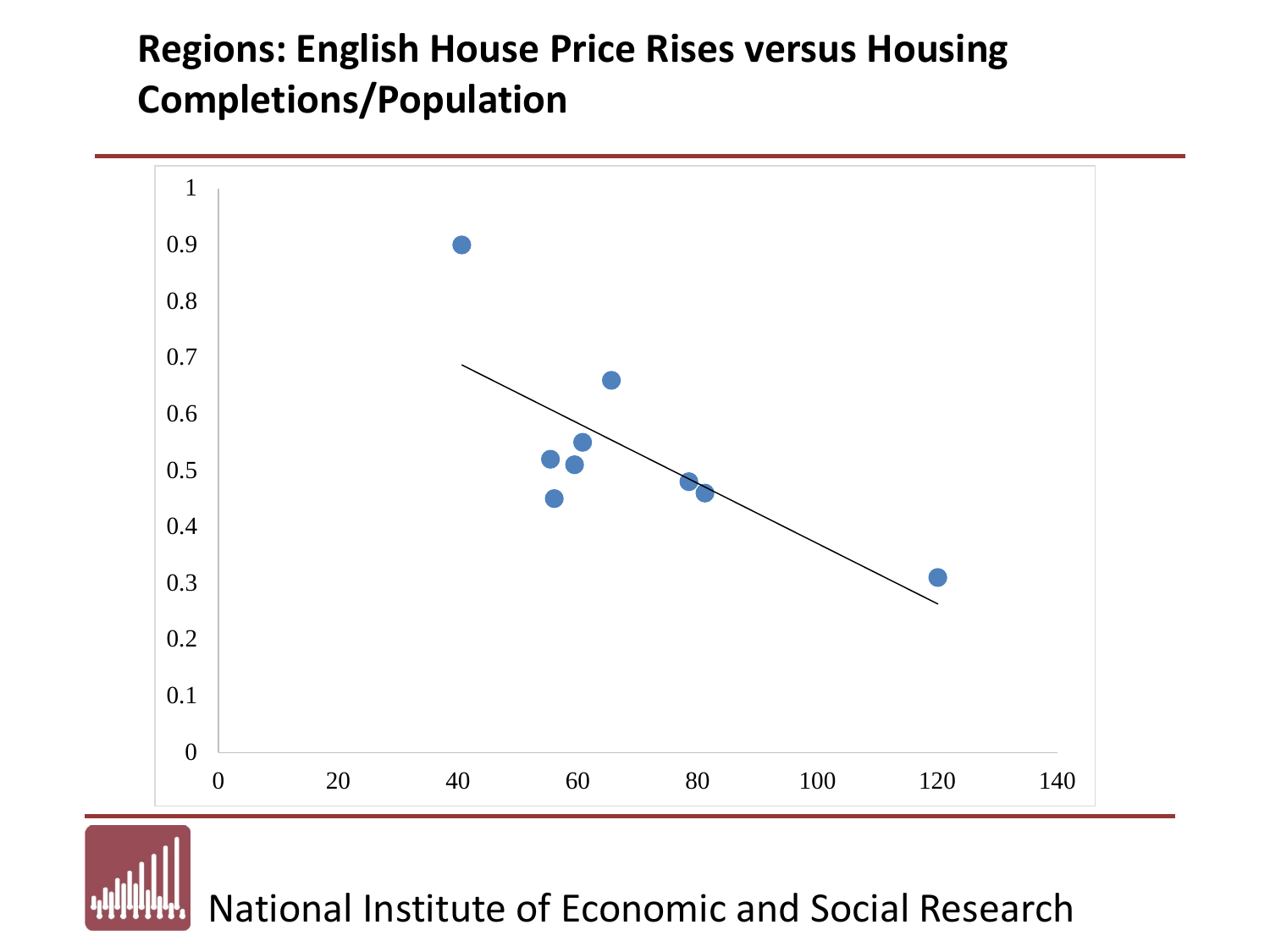

#### **Decomposition of R&D expenditure in the UK, 1985-2014**

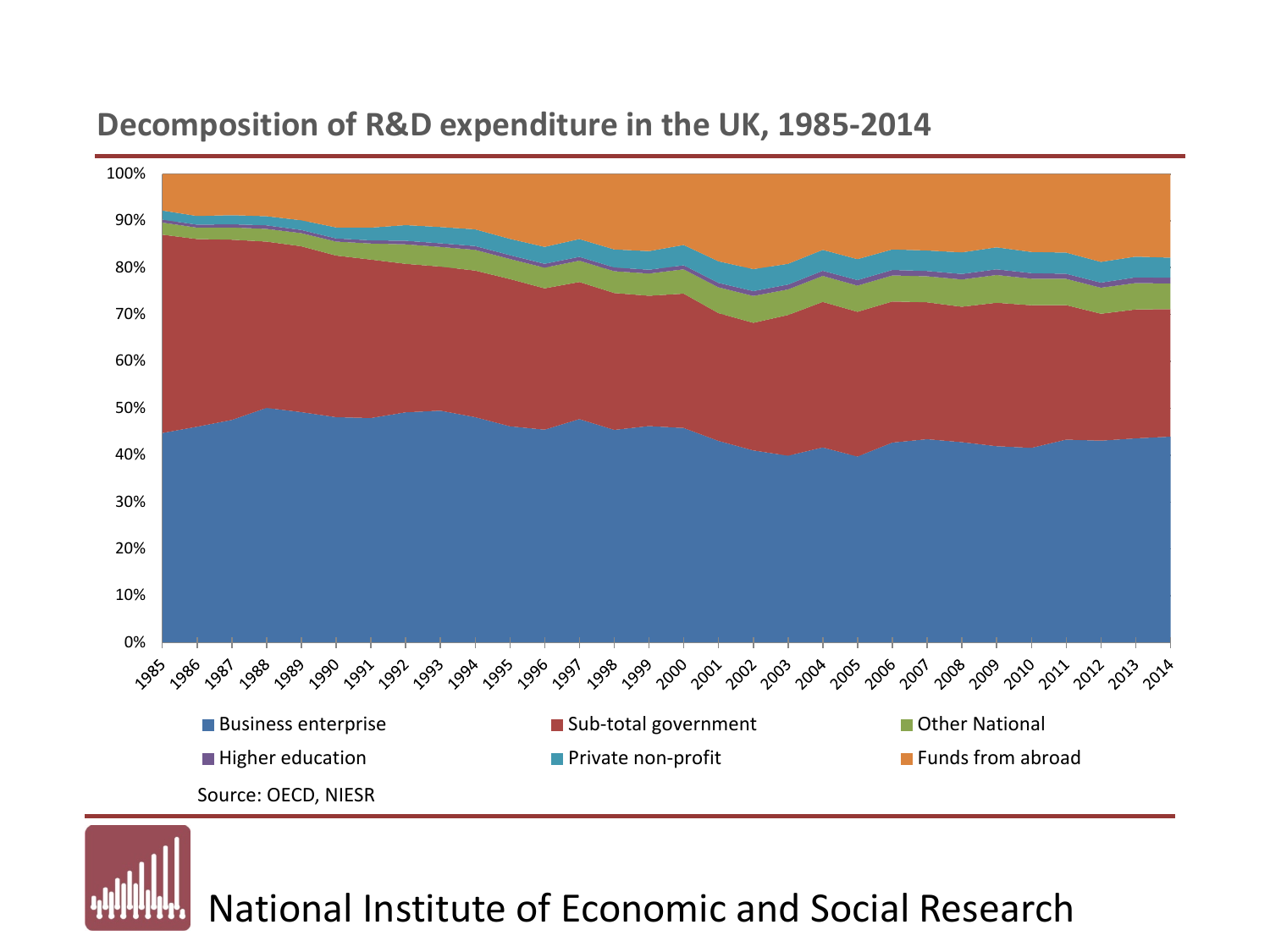#### Figure 1: Perceived quality of infrastructure spending



Source: The Global Competitiveness Report, 2016-2017 Notes: The scale ranges from 1 to 7, with 1 denoting the worst outcome and 7 the best.

#### Figure 2: Perceived quality of roads and railroad infrastructure



Source: The Global Competitiveness Report, 2016-2017 Notes: The scale ranges from 1 to 7, with 1 denoting the worst outcome and 7 the best.

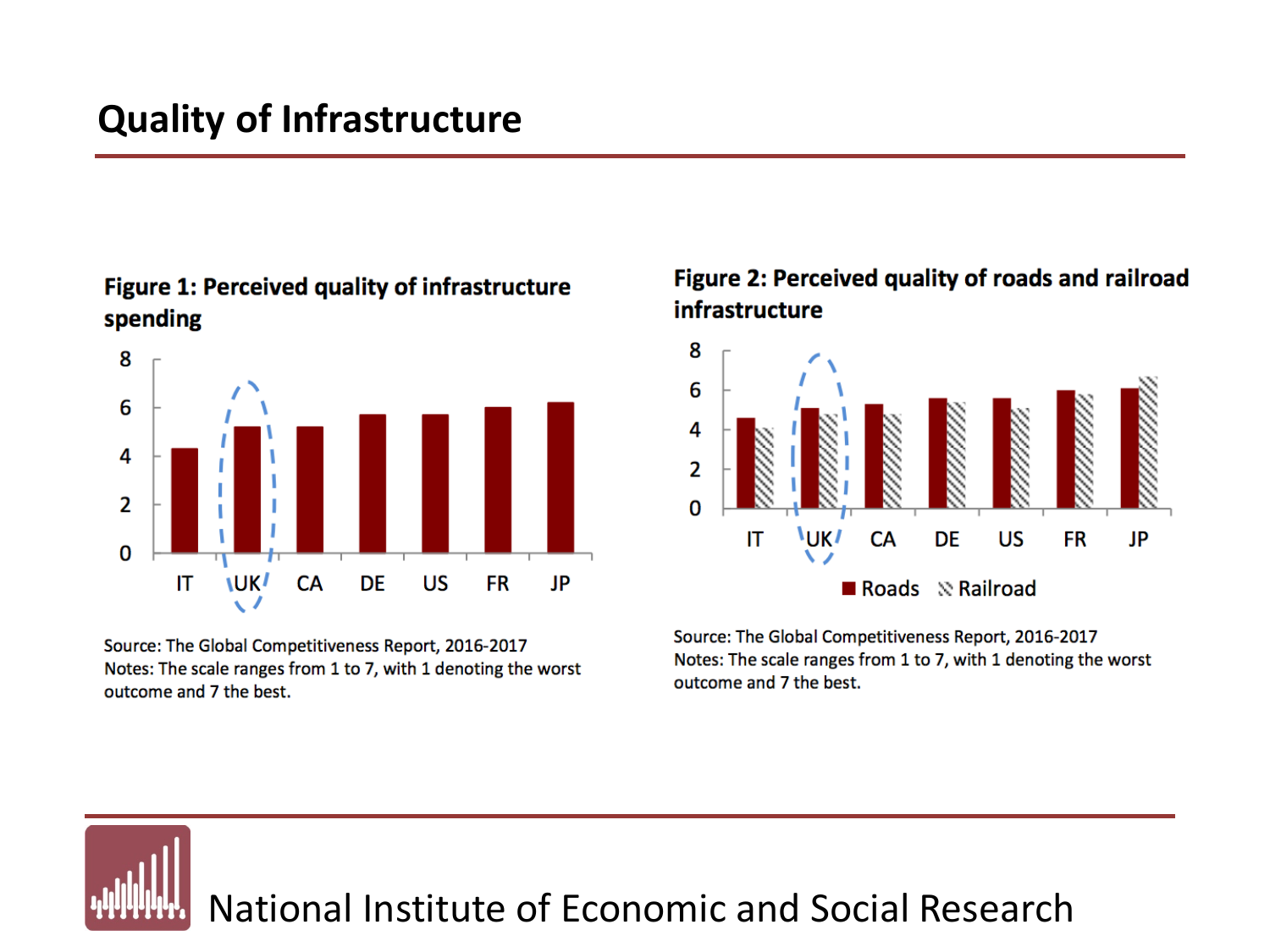#### **Government Investment Impact**



Figure 5: Response of UK output to a fiscal expansionary shock

Source: NiGEM simulations.

Note: GC denotes government consumption; GI denotes government investment. Accommodative denotes that the central bank does not change interest rates for the first five years of the simulation, while non-accommodative denotes that the central bank reacts immediately to developments in the economy.

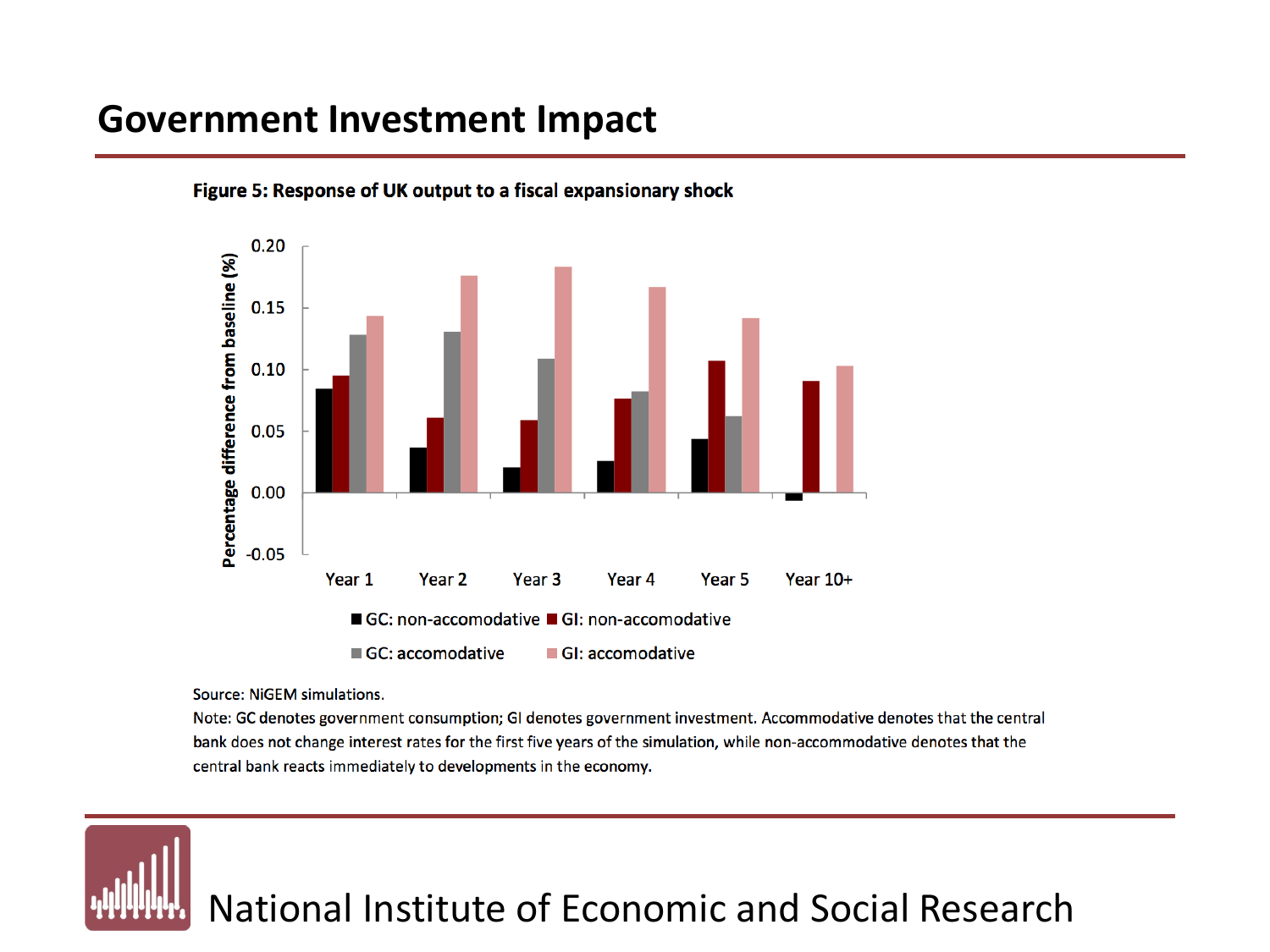#### **Infrastructure and Construction Pipeline 2016, planned investment by sector**

*£ billions, real terms (15/16 prices)*

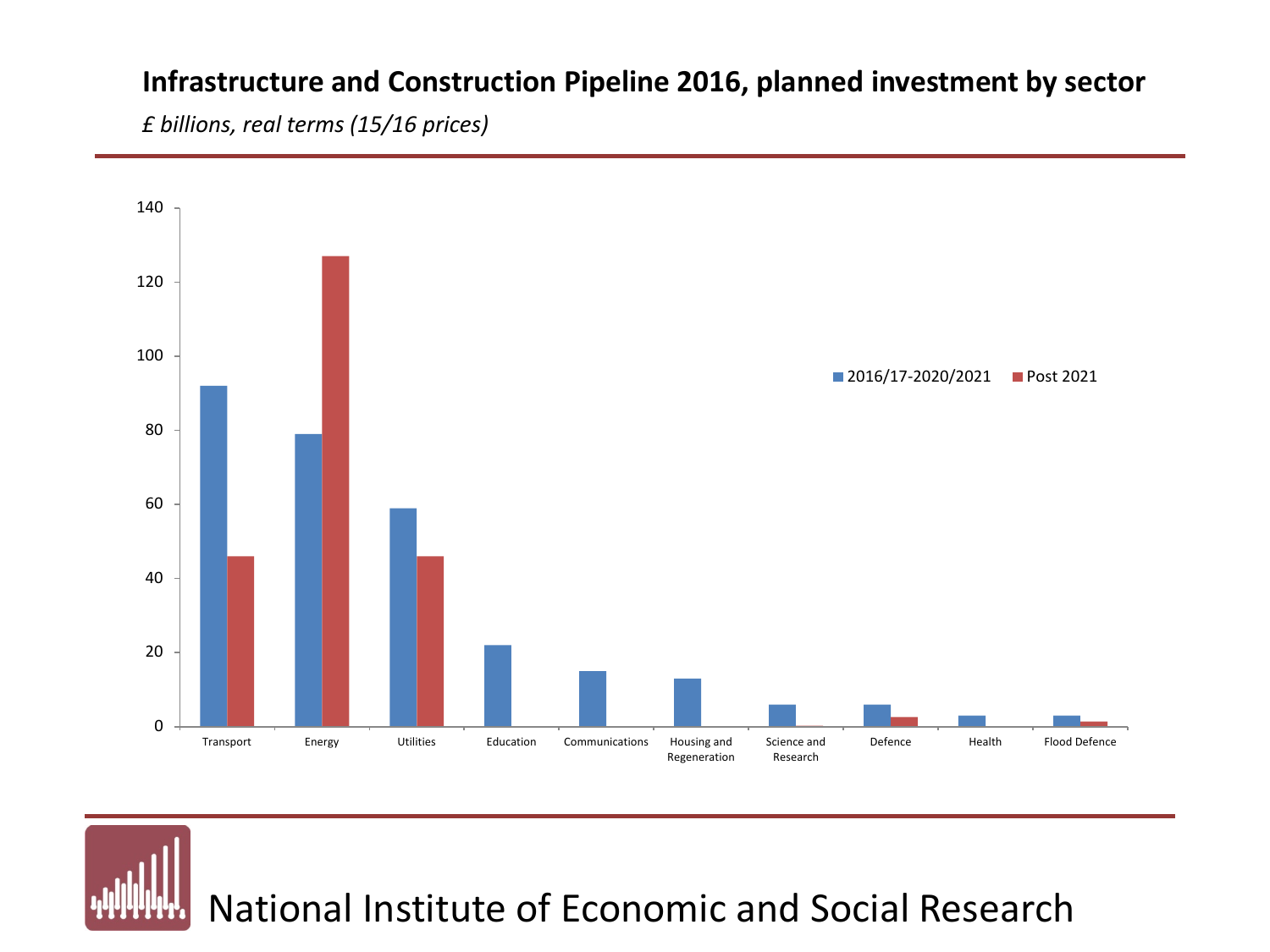#### **Public Spending on Infrastructure by Country and Region**

*£ per head, 2011-12 to 2015-16, excludes spending incurred for UK as a whole*

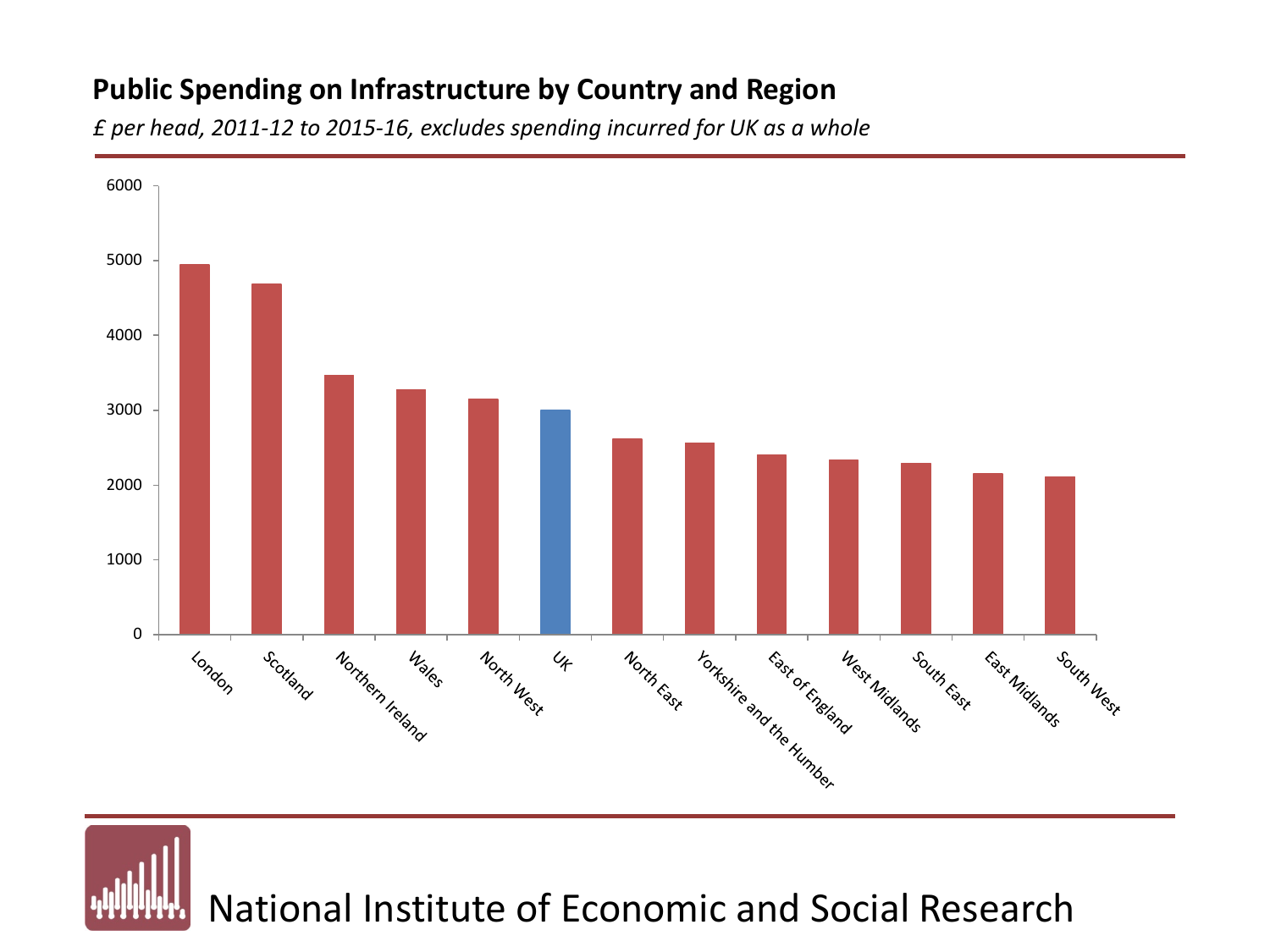#### **Public Spending on Infrastructure by Country and Region**

*£ per head, 2011-12 to 2015-16, excludes spending incurred for UK as a whole*

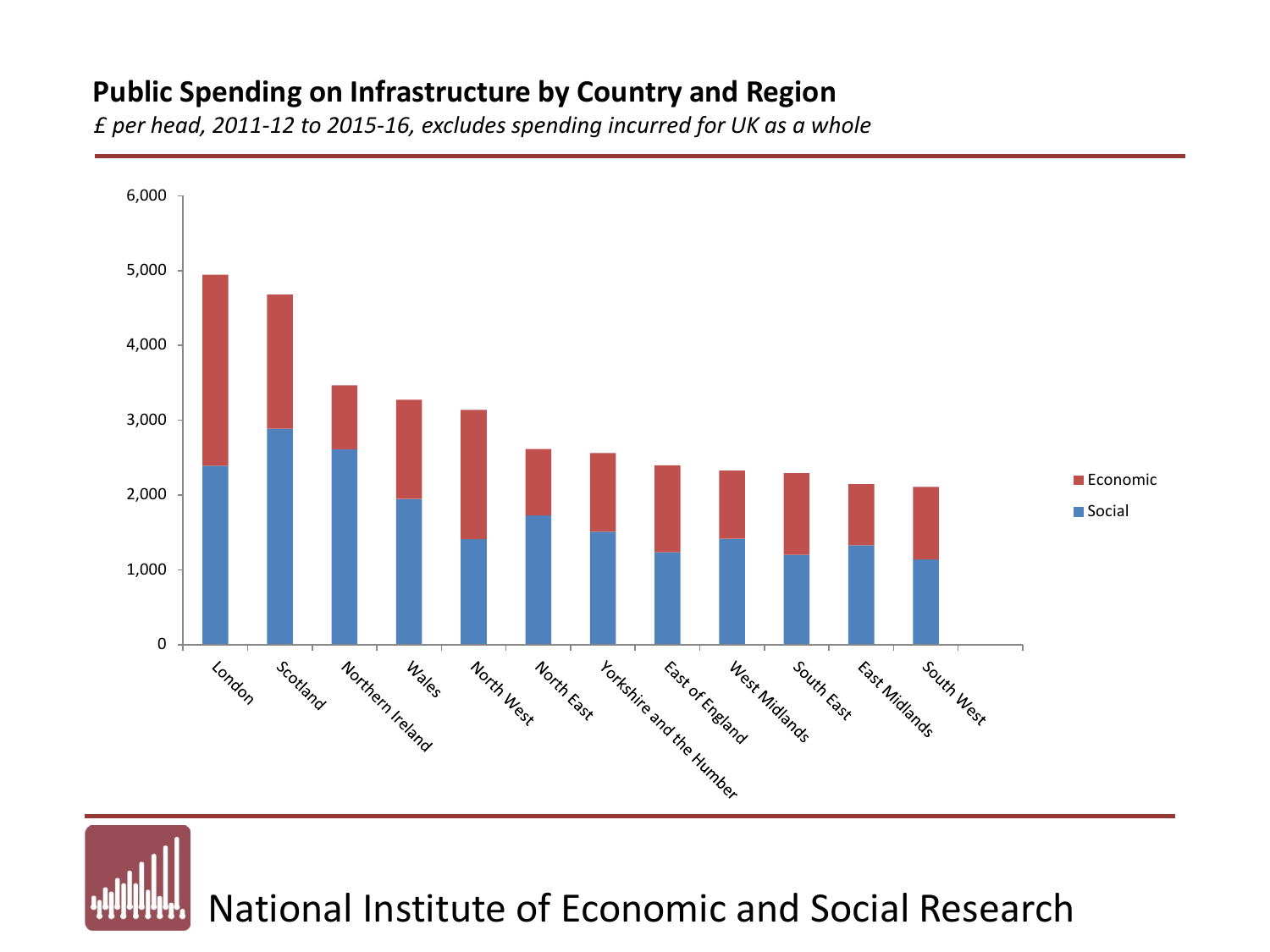# **Policy Conclusions**

- Persistent and chronic productivity (supply-sides) failures regional and national
- Although recessions might act to re-allocate factors to new more productive industries credit markets and low levels of demand may have hampered reallocation
- But there are also substantial differences across firms, regions and sectors with factors such as FDI, house prices seeming to be associated with infrastructure failures
- Indeed. many high growth industries 1998-2007 are no longer supporting aggregate productivity growth, in particular financial services, telecommunications and some manufacturing industries – suggesting infrastructure shortfalls
- The interaction of subdued demand and the banking system in a period of retrenchment and reform may be creating hard constraints on credit availability that limit firm-level dynamism.